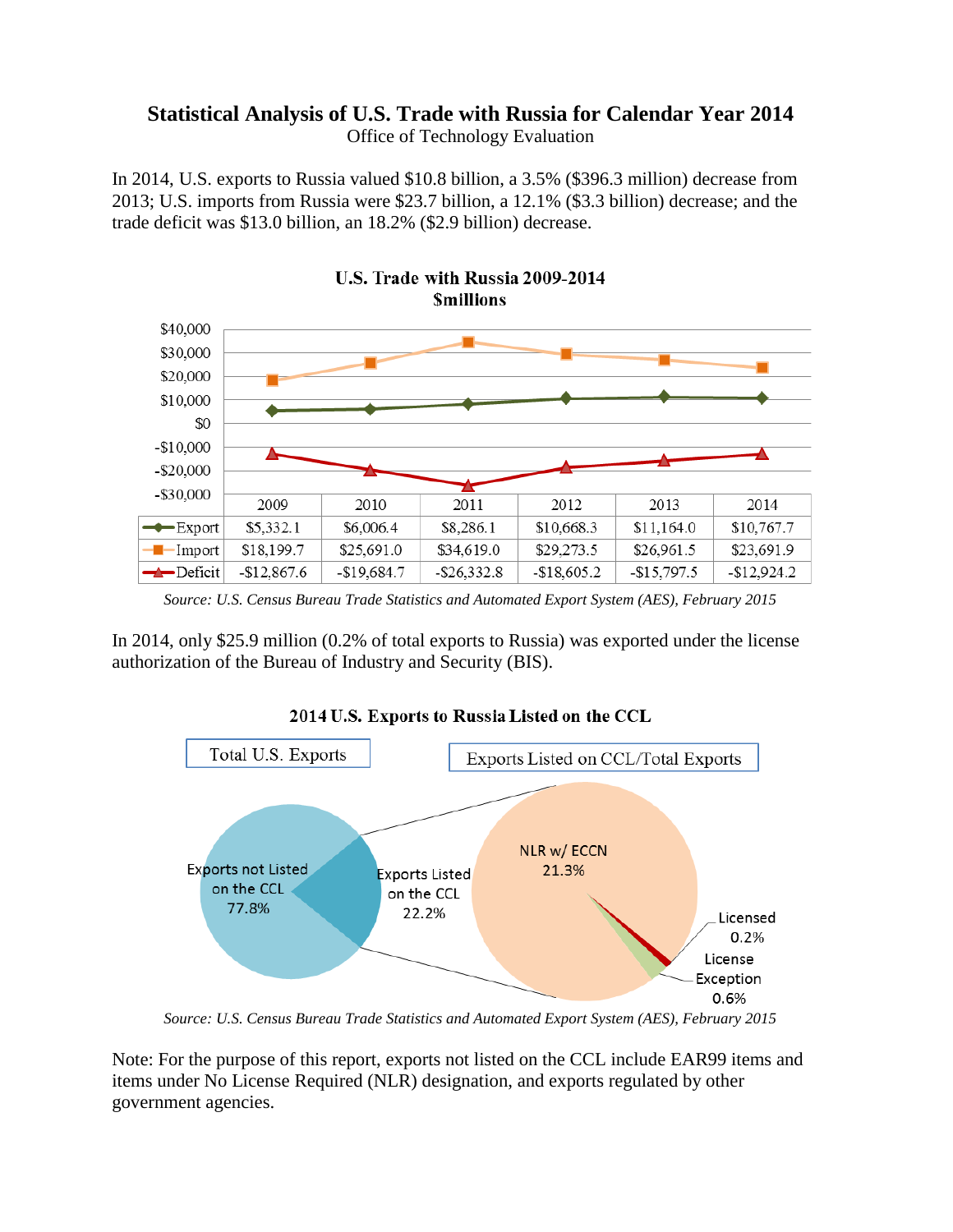In 2014, \$65.4 million of U.S. exports to Russia were shipped under a BIS license exception. Of which, 90.2% included encryption commodities, software and technology (ENC), followed by civil end users (CIV) at 2.8%.



#### 2014 Exports to Russia by BIS License Exceptions (Smillions)

*Source: Automated Export System, February 2015*

#### **2014 U.S. Exports to Russia by ECCN and BIS License Designation**

|             | requingly by Denish to Kussia by <b>Value</b> – <b>License</b> |
|-------------|----------------------------------------------------------------|
| <b>ECCN</b> | Description                                                    |
| 0A987       | Optical sighting devices for firearms                          |
| 1C350       | Chemicals that may be used as precursors                       |
|             | for toxic chemical agents                                      |
| 5A002       | <b>Information Security Systems Equipment</b>                  |
| 2B352       | Equipment capable of Use in Handling                           |
|             | <b>Biological Materials</b>                                    |

*Top Four Exports by ECCN to Russia by Value – Licensed*

*Top Four Exports by ECCN to Russia by Value – License Exception*

| <b>ECCN</b> | Description                                   |  |  |  |  |
|-------------|-----------------------------------------------|--|--|--|--|
| 5A002       | <b>Information Security Systems Equipment</b> |  |  |  |  |
| 3A001       | <b>Electronic Components and Specially</b>    |  |  |  |  |
|             | Designed Components                           |  |  |  |  |
| 5D002       | <b>Information Security Software</b>          |  |  |  |  |
| 9A990       | Diesel engines, n.e.s., and tractors and      |  |  |  |  |
|             | "specially designed" "parts" and              |  |  |  |  |
|             | "components" therefor, n.e.s.                 |  |  |  |  |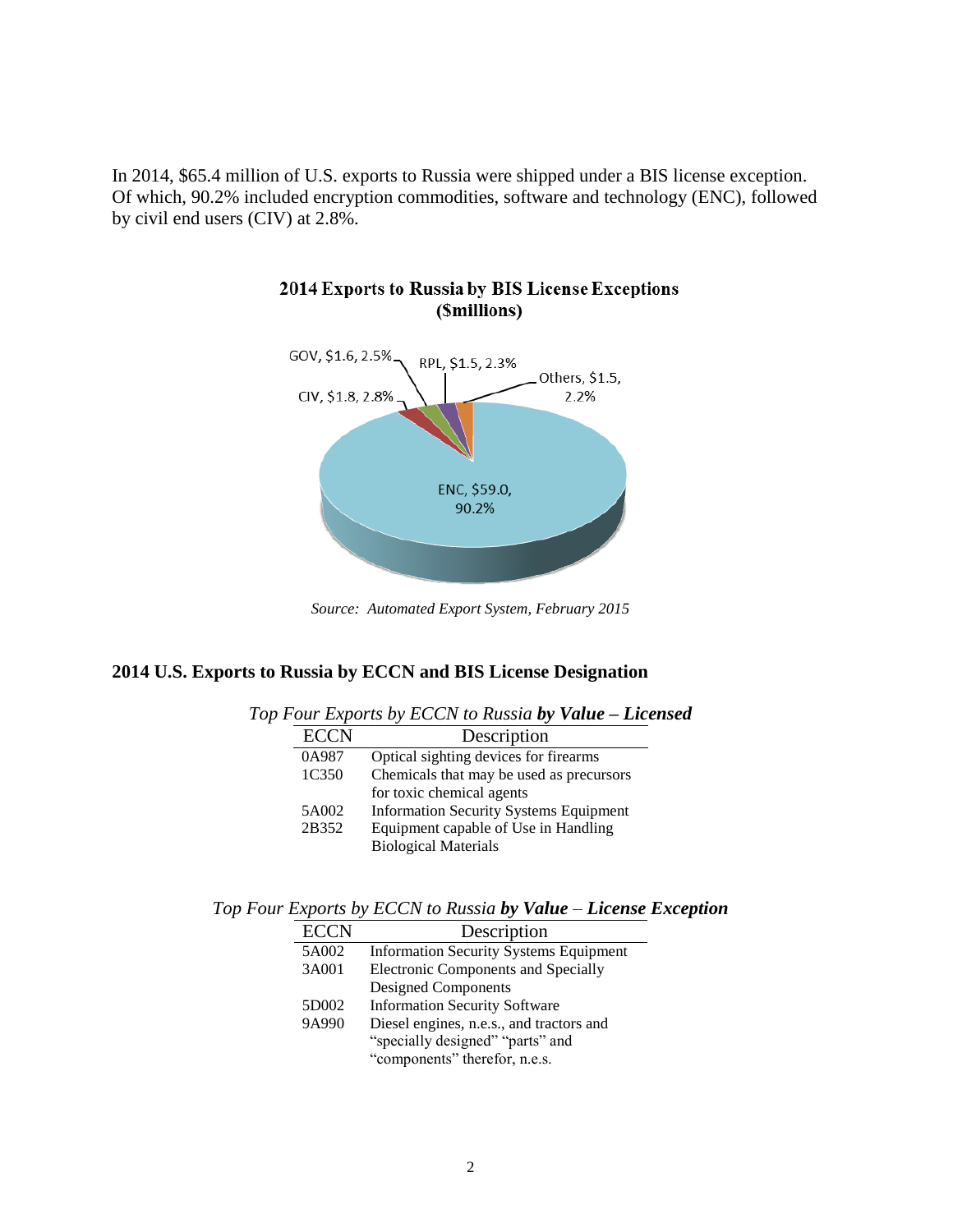| <b>ECCN</b> | Description                          |
|-------------|--------------------------------------|
| 9A991       | Aircraft and gas turbine engines     |
| 5A992       | Low-Level Information Security       |
|             | <b>Systems and Equipment</b>         |
| 2B999       | <b>Specific Processing Equipment</b> |
| 5A991       | <b>Telecommunication Equipment</b>   |
|             |                                      |

*Top Four Exports by ECCN to Russia by Value – NLR*

*Source: Automated Export System, February 2015*

#### **Exports of Advanced Technology Products (ATP) to Russia**

In 2014, the U.S. ATP exports to Russia valued \$3.2 billion, a 12.0% (\$342.0 million) increase from 2013; the U.S. imports from Russia were \$1.2 billion, a 3.5% (\$45.0 million) decrease; and the trade surplus was \$2.0 billion, a 24.5% (\$387.0 million) increase.



## U.S. ATP Trade with Russia 2009 - 2014

*U.S. Census Bureau Trade Statistics, February 2015*

Advanced Technology Products (ATP) - Approximately 500 of some 22,000 Harmonized System commodity classification codes contain products from ten recognized high technology categories (e.g., biotechnology, aerospace).

\$3,202.0 (29.7%) of total exports to Russia were considered ATP items. Of these, \$8.8 million (0.3%) were shipped under a BIS license.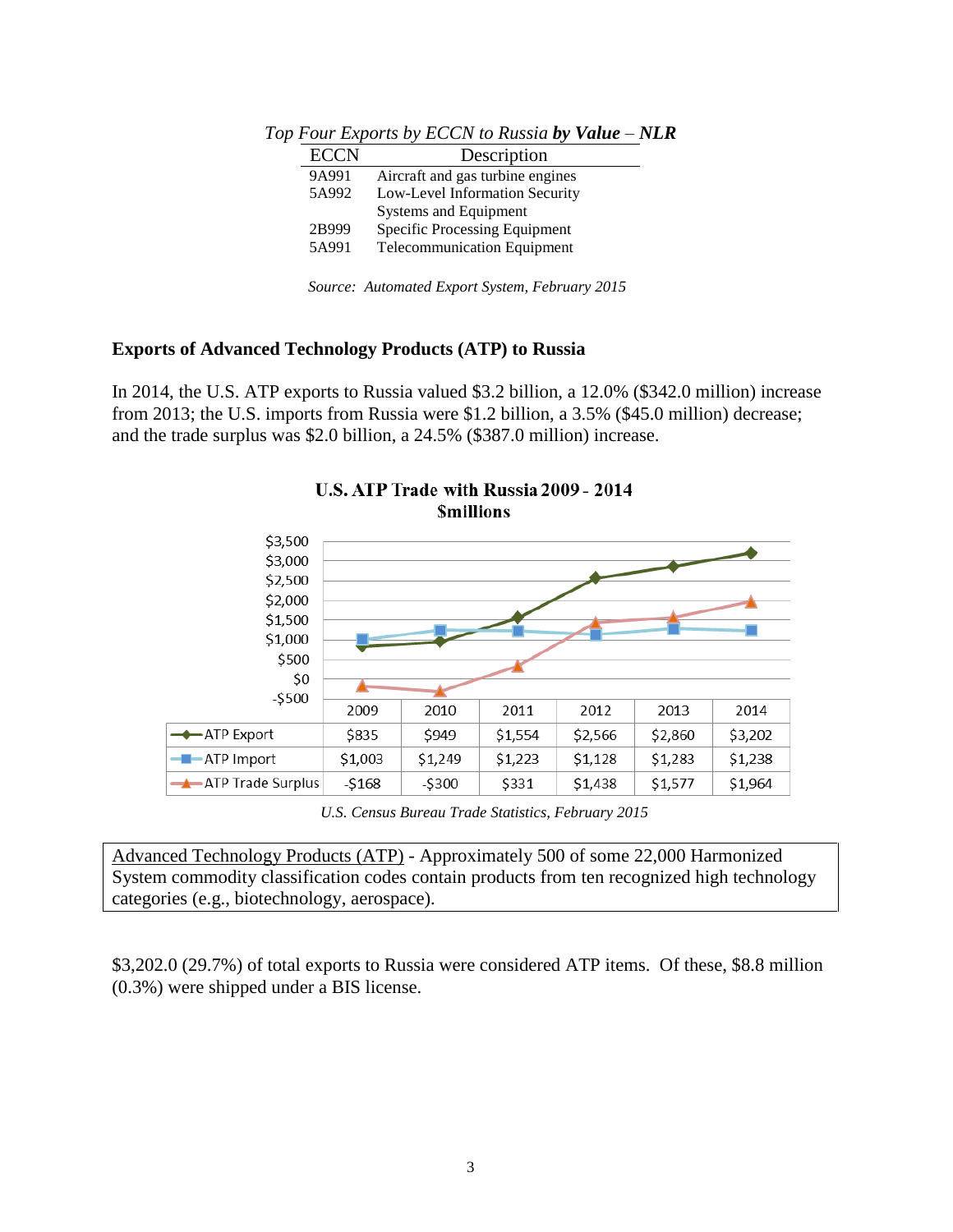| <b>U.S. ATP Exports to Russia (\$millions)</b> |       |      |      |      |       |       |       |                |                         |
|------------------------------------------------|-------|------|------|------|-------|-------|-------|----------------|-------------------------|
| <b>ATP Category</b>                            | 2008  | 2009 | 2010 | 2011 | 2012  | 2013  | 2014  | % of the Total | % change<br>from $2013$ |
| Biotechnology                                  | 15    | 17   | 46   | 56   | 72    | 71    | 70    | 2.2%           | $-1.4%$                 |
| Life Science                                   | 228   | 131  | 191  | 255  | 329   | 299   | 276   | 8.6%           | $-7.7\%$                |
| Opto-Electronics                               | ┑     | 7    | 24   | 19   | 18    | 28    | 29    | 0.9%           | 3.6%                    |
| Information & Communications                   | 226   | 150  | 187  | 241  | 474   | 269   | 242   | 7.6%           | $-10.0\%$               |
| Electronics                                    | 49    | 38   | 47   | 63   | 70    | 67    | 73    | 2.3%           | 9.0%                    |
| <b>Flexible Manufacturing</b>                  | 62    | 51   | 102  | 94   | 66    | 95    | 109   | 3.4%           | 14.7%                   |
| <b>Advanced Materials</b>                      | 27    | 10   | 23   | 35   | 34    | 25    | 35    | 1.1%           | 40.0%                   |
| Aerospace                                      | 298   | 415  | 274  | 736  | 1.483 | 1,951 | 2.360 | 73.7%          | 21.0%                   |
| Weapons                                        |       |      |      | 2    | 3     | ↑     |       | 0.1%           | 50.0%                   |
| Nuclear Technology                             | 24    | 15   | 55   | 52   | 16    | 54    | 5     | 0.2%           | $-90.7%$                |
| <b>Grand Total</b>                             | 1,007 | 936  | 950  | 949  | 1,554 | 2.860 | 3,202 | 100.0%         | 12.0%                   |

*Source: The U.S. Census Bureau Trade Statistics, February 2015*

#### BIS Licensing of Items Destined to Russia

Exports to Russia are controlled under the Export Administration Regulations (EAR) for CB:1, CB:2, CB:3, NS:1, NS:2, MT:1, RS:1, RS:2, CC:1, and CC:2 reasons.

In 2014, BIS reviewed 761 export/re-export applications for Russia. Of these 471 (61.9% of total applications) were approved; and 91 (19.3%) were denied.

Licenses for Tangible Items, Software and Technology for Russia by Count 2010-2014



*Source: Commerce U.S. Exports Exporter Support System, retrieved February 2015*

Note: Figure above do not include deemed export applications.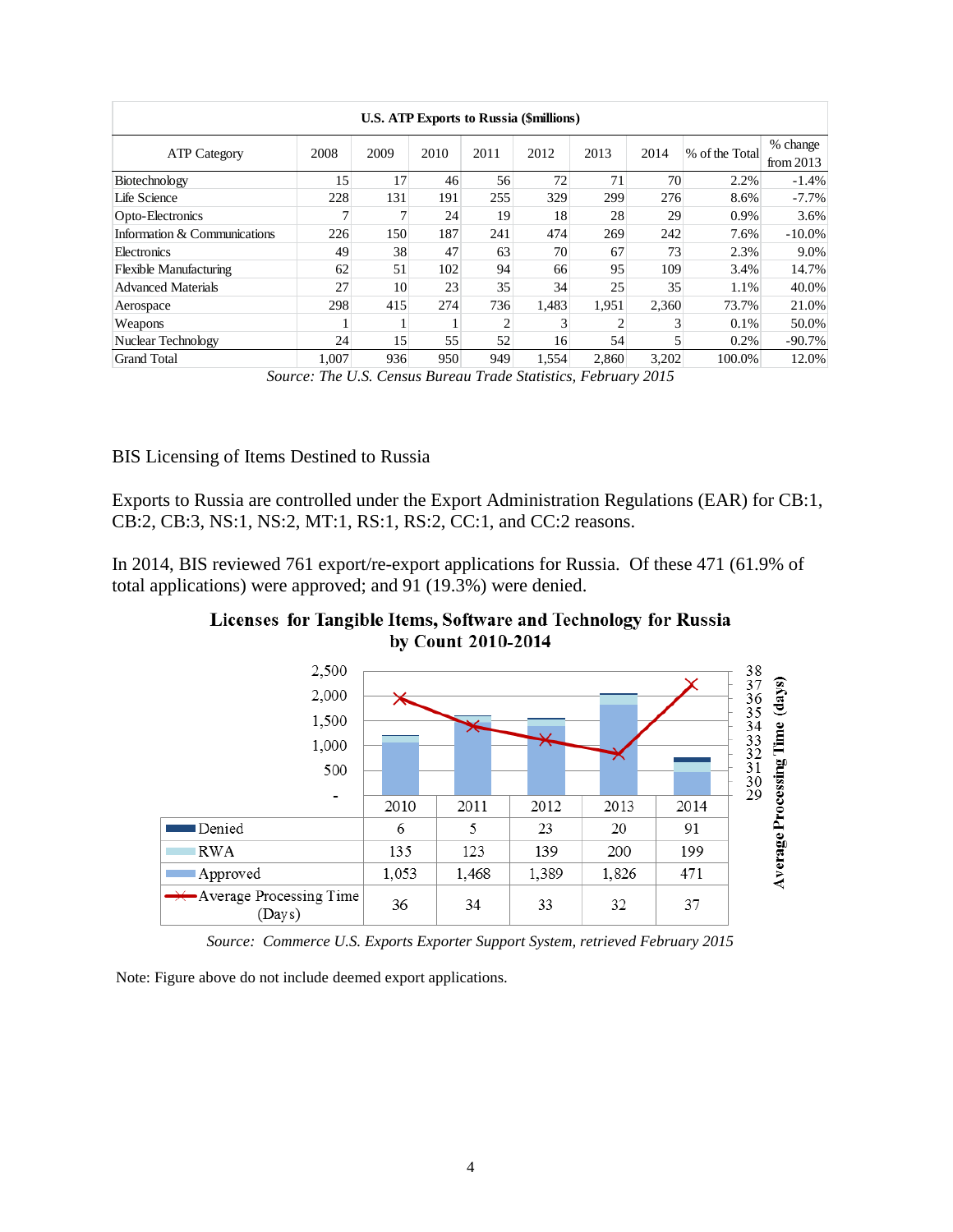

# Licenses for Tangible Items, Software and Technology for Russia<br>by Value 2010-2014<br>Smillions

*Source: Commerce U.S. Exports Exporter Support System, retrieved February 2015*